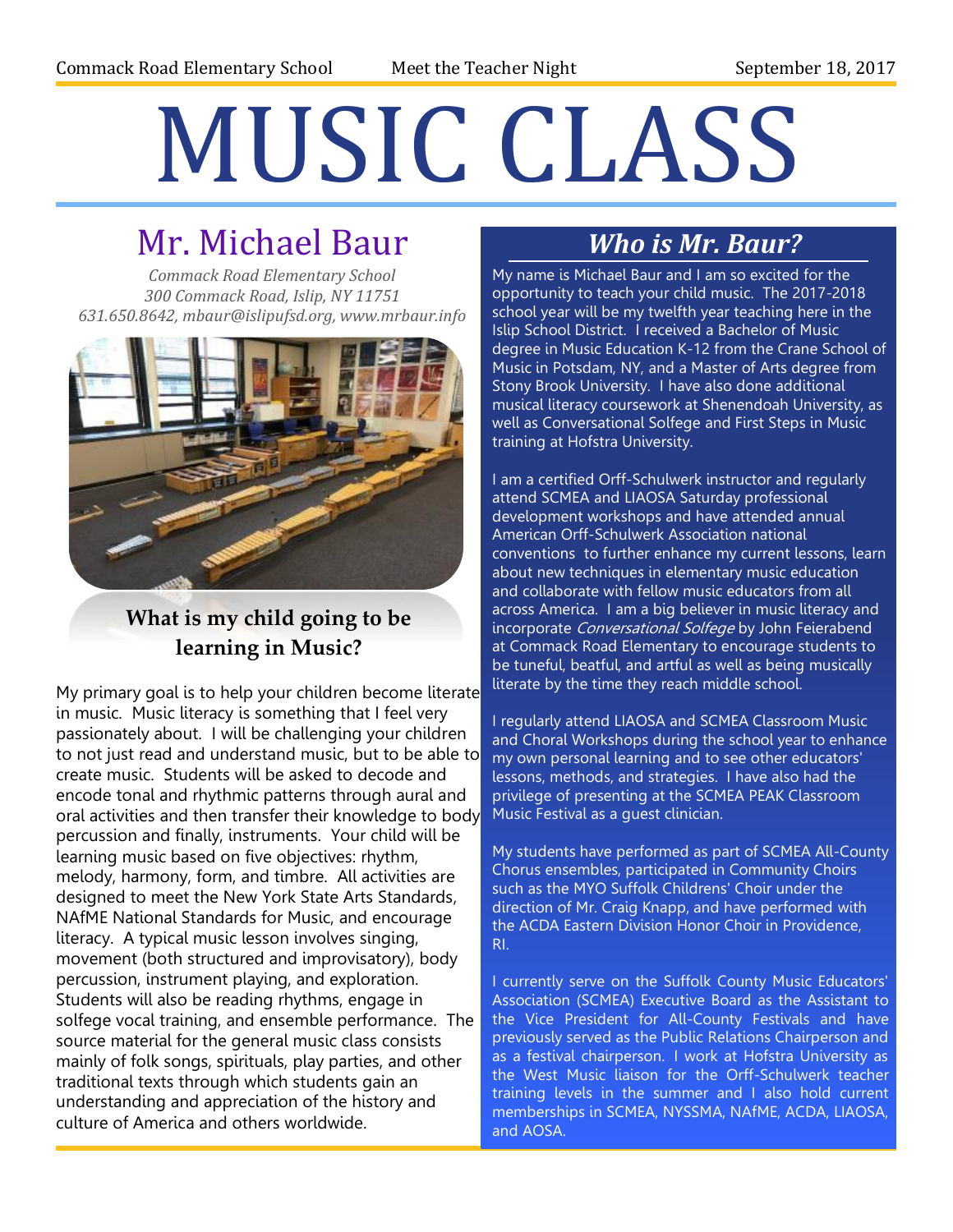## *Curriculum*

The general music curriculum at Commack Road Elementary School utilizes the Orff-Schulwerk approach with many activities from *Gameplan* written by Randy DeLelles and Jeff Kriske as well as an emphasis on music literacy through the use of John Feierabend's Conversational Solfege.

#### **ORFF-SCHULWERK**

Orff-Schulwerk, named after Carl Orff, is a methodology of teaching music. The components of an Orff-Schulwerk education involve singing, playing, moving, creating, improvising, chanting, and keeping a beat on anything they can find. An Orff classroom is a non-competitive atmosphere where children are encouraged to take risks. Orff encourages children to experience music first and learn to read and write it later, much the same as spoken and written language. We will be using rhymes, songs, poems, literature, and dances as basic materials and supplemented by drums, sticks, pitched instruments, movement, and recorder.

#### **CONVERSATIONAL SOLFEGE**

(taken from [www.feierabendmusic.org\)](http://www.feierabendmusic.org/) Conversational Solfege is yet another permutation of the "hearing eyesseeing ears" axiom. It synthesizes the logical, practical, and philosophical issues raised by earlier music literacy advocates while integrating contemporary thinking and research. Merging true music literacy skills with the conviction that the finest quality music should be used in the process leads to an exciting and effective curriculum. Nobody is too great to write for little ones; indeed, he must do his best to be great enough for them.





*"From the beginning of his education, the child should experience the joy of discovery." ~ Alfred North Whitehead*

#### **Promethean Board in Music Class**

As in their regular education classroom, students have access to a Promethean Board in Music class. This board allows additional opportunities for the students to interact and directly participate in the learning process. The way that music is taught in the classroom has not been altered, but rather enhanced by the addition of this board. Students will be able to actively and effectively compose music, create musical forms, analyze music, and view multimedia images and videos that will enhance their understanding and enjoyment of music and the musical process.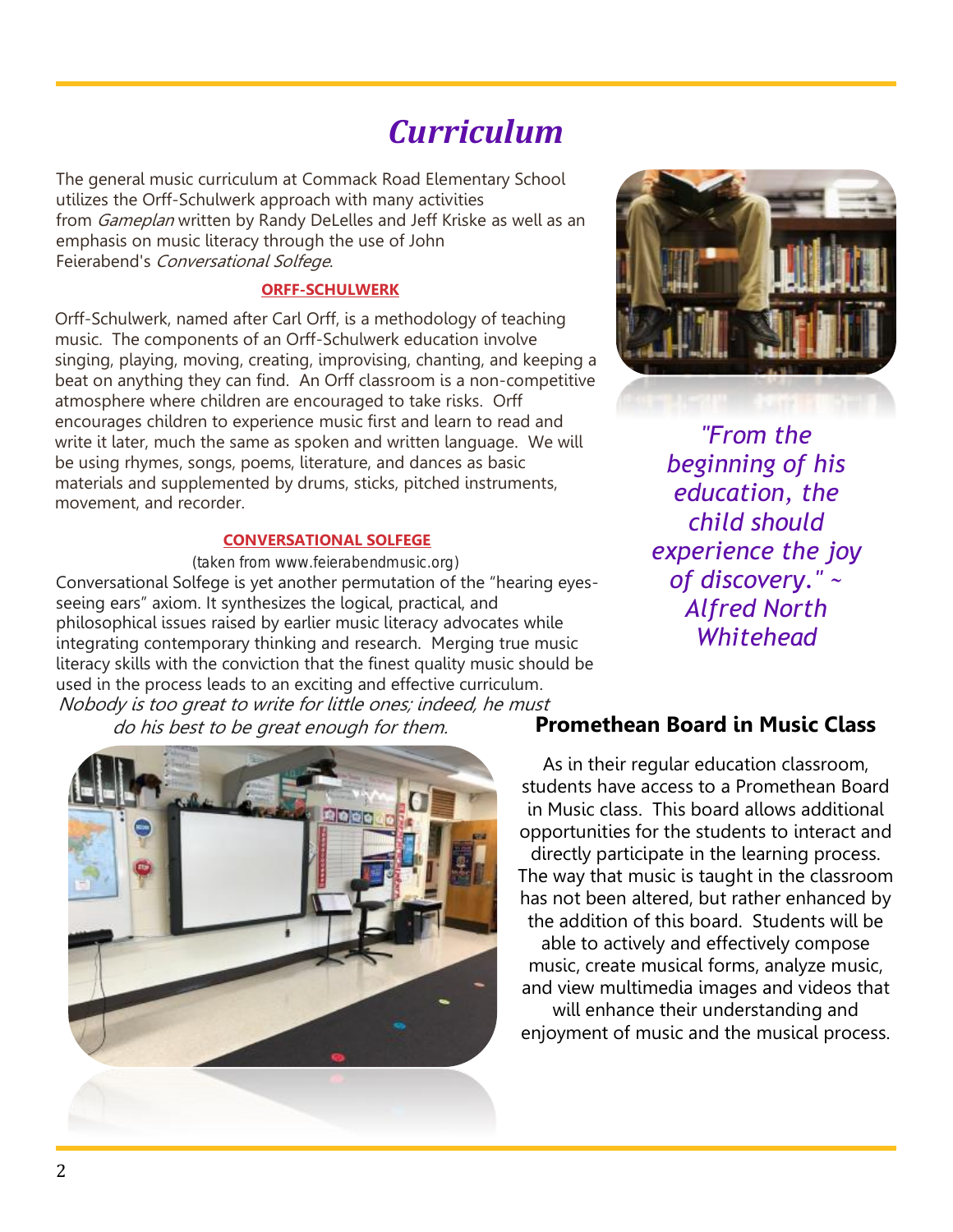

## *Commack Road Chorus*

All Chorus sign-ups were completed in June. Rehearsals will begin the week of September 19, 2016. A specific CRES Chorus letter was sent home to all students who have joined. The rehearsal groups learn the same music and perform as one chorus. Students who are enrolled in Band or Orchestra have been assigned to a chorus rehearsal group which DOES NOT conflict with their Band or Orchestra rehearsals. Below is a list of the scheduled chorus performance dates. This is subject to change and additional performances may be added at a later date.

#### **Winter Concert – Wednesday, December 13, 2017 at 7:00pm – Islip High School Festival of the Arts – Tuesday, May 15, 2018 at 7:00pm – Islip High School Spring Concert – Tuesday, May 22, 2018 at 7:00pm – Islip High School**

All three performances are required events for all chorus members as it is the culmination of our work in rehearsals. Please mark your calendars.

## *Commack Road TrebleMakers*

The Commack Road TrebleMakers is an advanced level choral ensemble. Students who are selected to be a part of this ensemble have demonstrated above average vocal ability during their general music classes and at the TrebleMakers audition in June. TrebleMakers will meet after school on Fridays. The first rehearsal will be Friday, September 15, 2017. Separate letters with permission slips were sent home to those students in the ensemble.

# *Vocal NYSSMA*

Each spring the New York State School Music Association (NYSSMA) runs a solo and ensemble festival that allows students of any age to prepare a piece of music and perform it in front of an adjudicator. The advantages of this festival are that it allows the student an opportunity to learn a quality piece of instrumental or vocal literature and develop proper technique and style. Students then perform as a soloist for an adjudicator which is one of the National Standards for Music. The adjudicator scores the students based on predetermined criteria and that score is used to nominate students for All-County ensembles the following year.

Students may prepare NYSSMA solos on their band or orchestra instrument as well as voice and recorder. NYSSMA participation is highly encouraged to help the students grow musically!